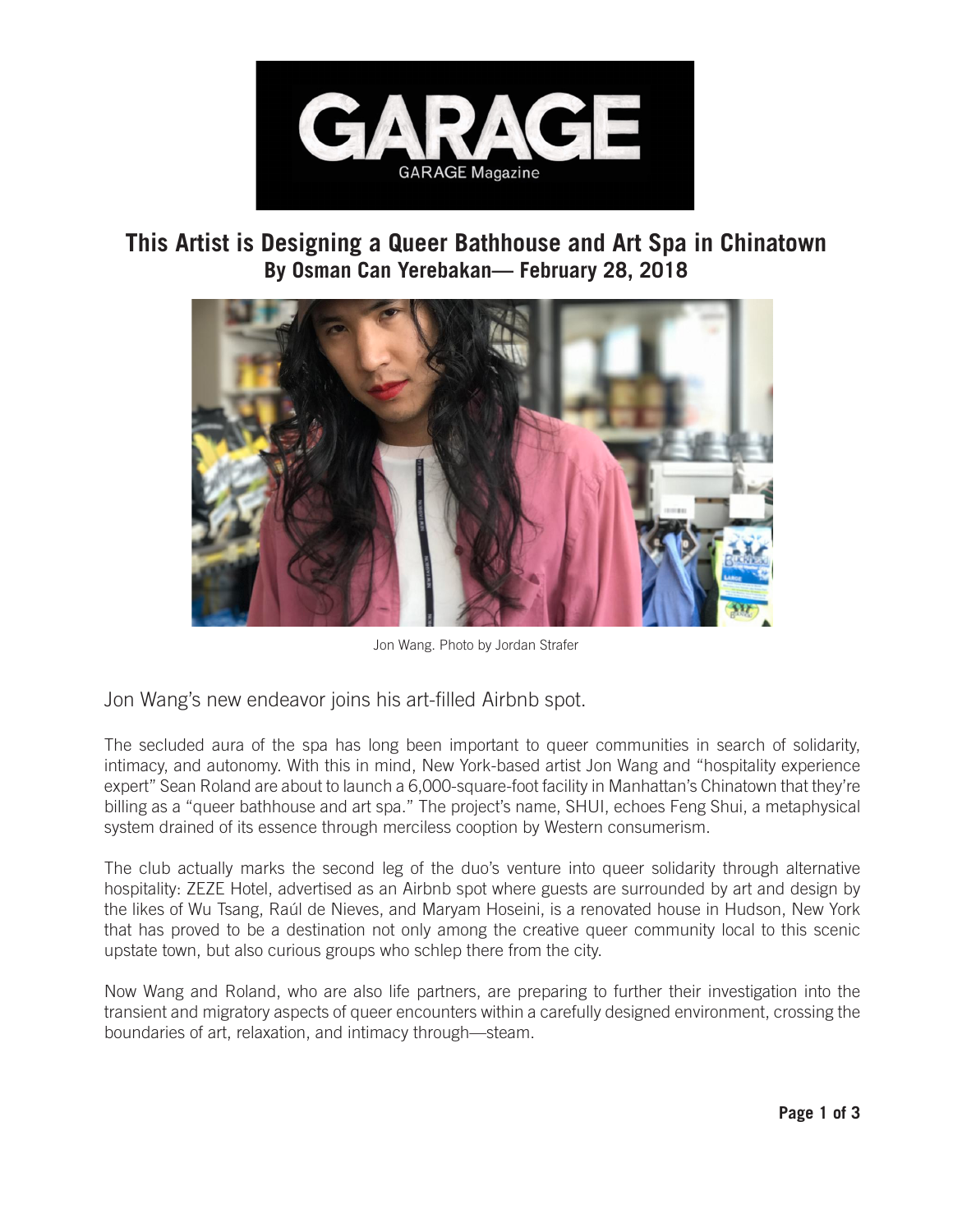"Making different types of content for [the project], such as business proposals, architectural renderings, and short film 'commercials' has been a way for me to think through the politics of queer world building," Wang explained to GARAGE. "SHUI is about creating a wellness space that is both utilitarian and highly specific. The right to wellness is often class-based and also gender-based, and queer, non-binary, and trans people like myself don't tend to have wellness spaces where they can feel safe and comfortable. We're trying to create that."



Still from Jon Wang, Ylang Ylang, 2017. Courtesy of the artist

**Similar notions of transformation and renewal are at play in Wang's mixed-media installation Gardens of Perfect Exposure, which is now on view in the group show In Practice: Another Echo, on view at SculptureCenter.**  Evoking bathers at a spa, silkworms populate a structure built by the artist from shower caddies, laminated hair (collected from his own bathroom), lights, earrings, and dried mulberry leaves arranged on Plexiglas. Suspended from the ceiling and lit by a monitor, the intricate assembly is accompanied by live stream of the insects' everyday routines that's projected onto the surrounding walls. Once the installation's footage begins to feature the audience, the atmosphere of the work shifts from intimate to oppressive.

At SculptureCenter, Wang raised the humidity of the space to create a temperature hospitable for the silkworms. "I'm interested in that moment when your skin meets the new climate," he explained, "Creating that space within a larger space is political to me." And the silkworm provides a metaphor for queer selfinvention; after cocooning itself with silk for protection, the caterpillar morphs into a silk moth and leaves its coat behind.